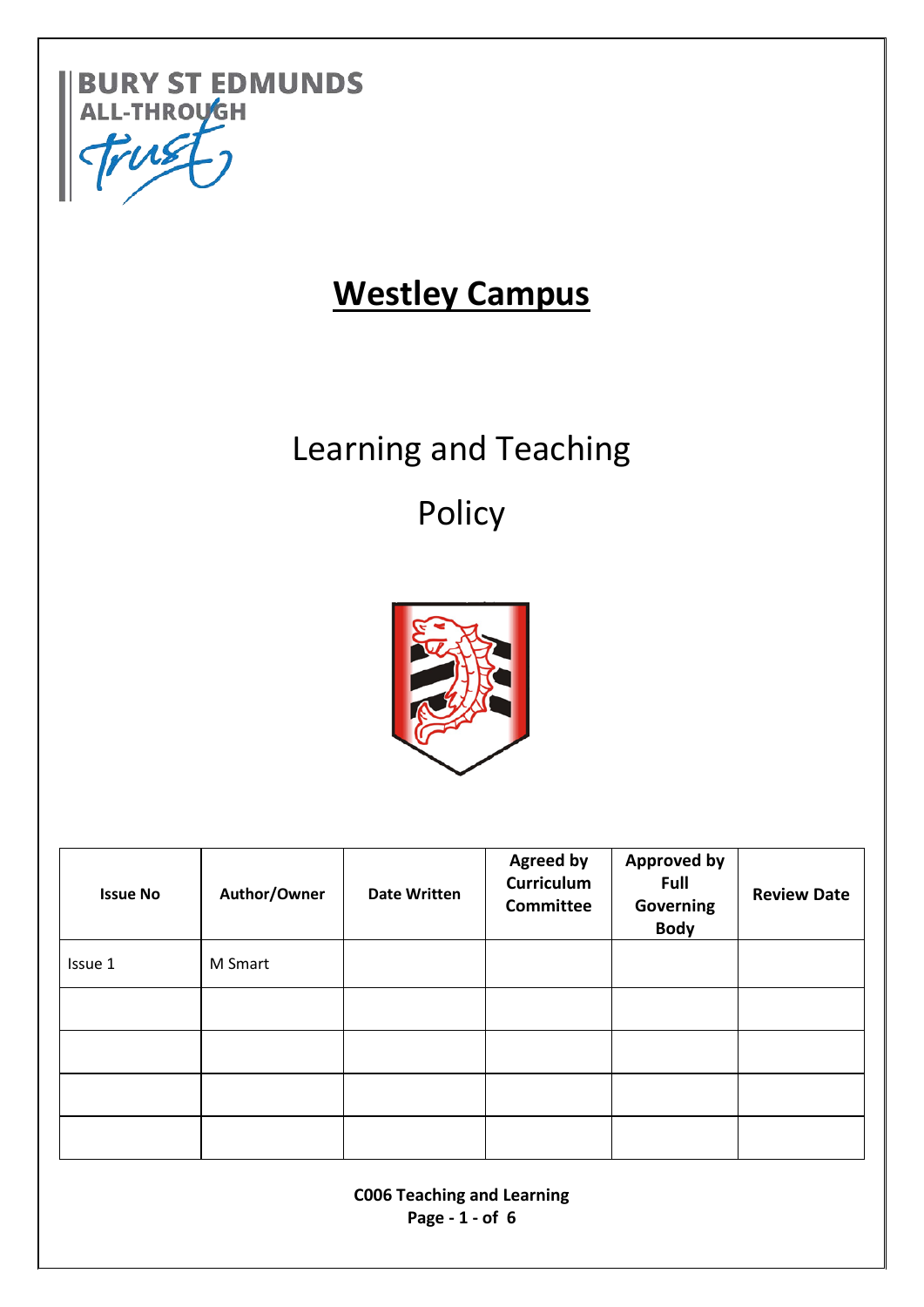# **Introduction**

This policy is intended to have a positive impact upon the learning and teaching process in Westley.

This policy is deliberately concise and focuses upon those elements of the learning and teaching process which will make the biggest difference to the quality of learning and teaching in our schools.

Implementation guidelines for schools are included as Appendix 1.

#### **Rationale**

- The key to a successful learning and teaching policy is the extent to which has a positive impact upon the learning process in our schools.
- This framework articulates with the aims stated in the Department's Service Improvement Plan, which in turn links with the Integrated Children's Services Plan.
- This framework adopts a learner focus by describing the entitlements and responsibilities of all learners **(staff and pupils)**.
- All learners are entitled to experience these minimum expectations in our schools.

#### **This framework is based upon three inter-connected principles:**

- 1. All learners should be treated with unconditional positive regard (see below)
- 2. Learners need to be engaged for learning to take place
- 3. The development of teaching and learning should be a collaborative enterprise

#### *Definition of Unconditional Positive Regard:*

- Unconditional suspension of judgement about a person
- Positive adopt a positive perpective
- Regard the outlook adopted towards another person

#### **"Judge the deed, not the person"**

#### **The fundamentals building blocks of good practice:**

All learners are entitled to expect that:

- 1. Intentions are shared at the beginning of any lesson.
- 2. They are provided with quality feedback
- 3. Lessons are summarised at the end of the learning session
- 4. Their learning is supported by the use of appropriate questioning techniques
- 5. They are enabled and encouraged to make a full contribution

**C006 Teaching and Learning Page - 2 - of 6**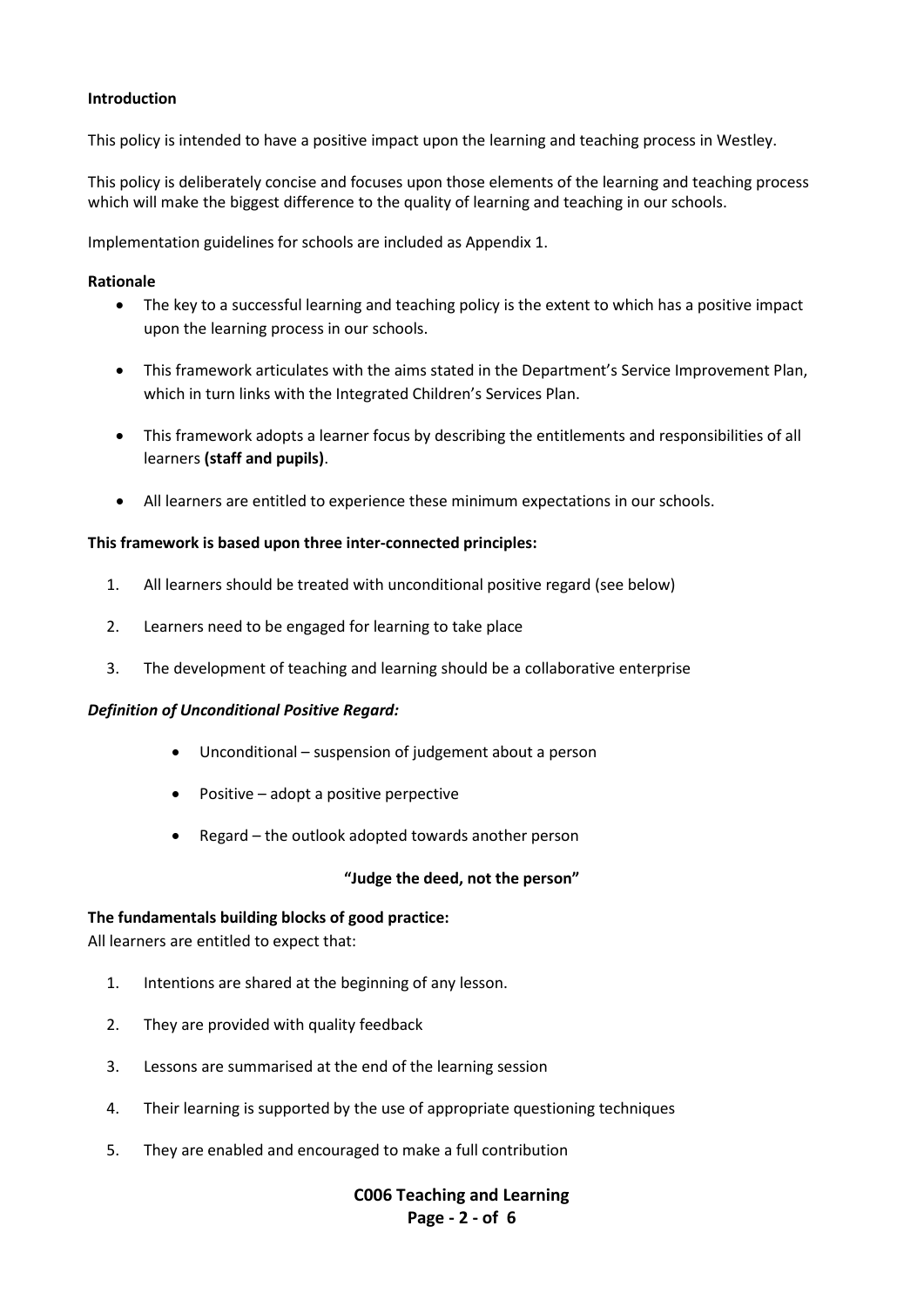- 6. That the context for learning is regularly reinforced
- 7. They are provided with advice about what to do next to further their learning
- 8. They are provided with regular opportunities to give feedback about their learning experiences
- 9. Their feedback is used to modify and improve the learning process
- 10. That their learning is enhanced by appropriate use of digital technology

#### **Presumptions about the learning environment**

All learners are entitled to expect that their learning will take place in an environment:

- 1. which is safe and stimulating for learning
- 2. where their individual needs are taken into account
- 3. where mutual trust and respect is encouraged among all learners
- 4. which encourages learners to engage in their own learning

#### **Presumptions about content**

All learners are entitled to expect to be provided with:

- 1. learning opportunities which enable them to experience success
- 2. opportunities which extend their understanding and competence
- 3. content appropriate to their level of understanding and competence
- 4. resources which will engage and stimulate the learning process
- 5. a pace of learning which maintains and stimulates interest

#### **Presumptions about Rules, Standards and Conduct.**

Learners are entitled to expect to have:

- 1. rules and expectations explained and reinforced
- 2. rules and expectations consistently applied and upheld
- 3. actions and decisions being explained
- 4. to be treated with equity

**C006 Teaching and Learning Page - 3 - of 6**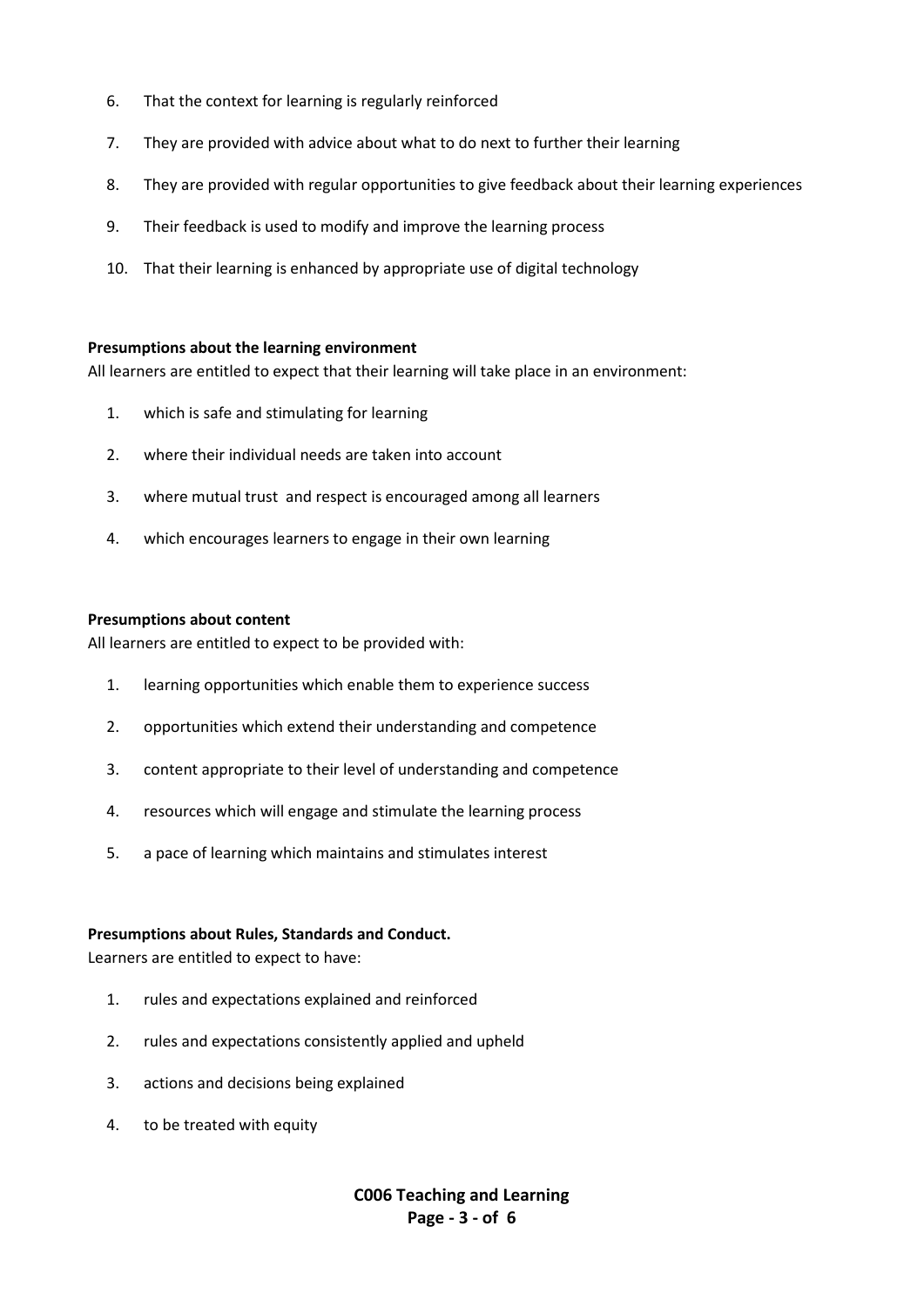#### **Presumptions about Learning Experiences**

Learners are entitled to expect to be:

- 1. enabled to work and learn as individuals, pairs and groups
- 2. encouraged to develop an understanding of themselves as learners
- 3. enabled to investigate areas of personal interest
- 4. helped to develop research skills
- 5. encouraged to be creative and develop problem solving skills

#### **Presumptions about Information Literacy**

Learners are entitled to expect to:

- 1. have access to appropriate resources from the World Wide Web
- 2. have best use made of their digital literacy
- 3. encouraged to engage in the learning process through digital opportunities
- 4. to be directed towards appropriate resources available on the World Wide Web

#### **Presumptions about Learners' Responsibilities**

Learners have a responsibility to:

- 1. Respond appropriately to being treated with unconditional positive regard
- 2. Have respect for the rights of others to learn
- 3. Accept the opportunity to become actively engaged in their own learning
- 4. Provide feedback about their learning in a constructive manner
- 5. Work constructively with and support other learners

#### **APPENDIX 1**

#### **IMPLEMENTATION GUIDELINES FOR SCHOOLS**

These guidelines describe how we intend to enable schools to develop their own strategy to fulfil our aspirations about teaching and learning contained within the Learning and Teaching Policy.

**OUR GOAL**

**C006 Teaching and Learning Page - 4 - of 6**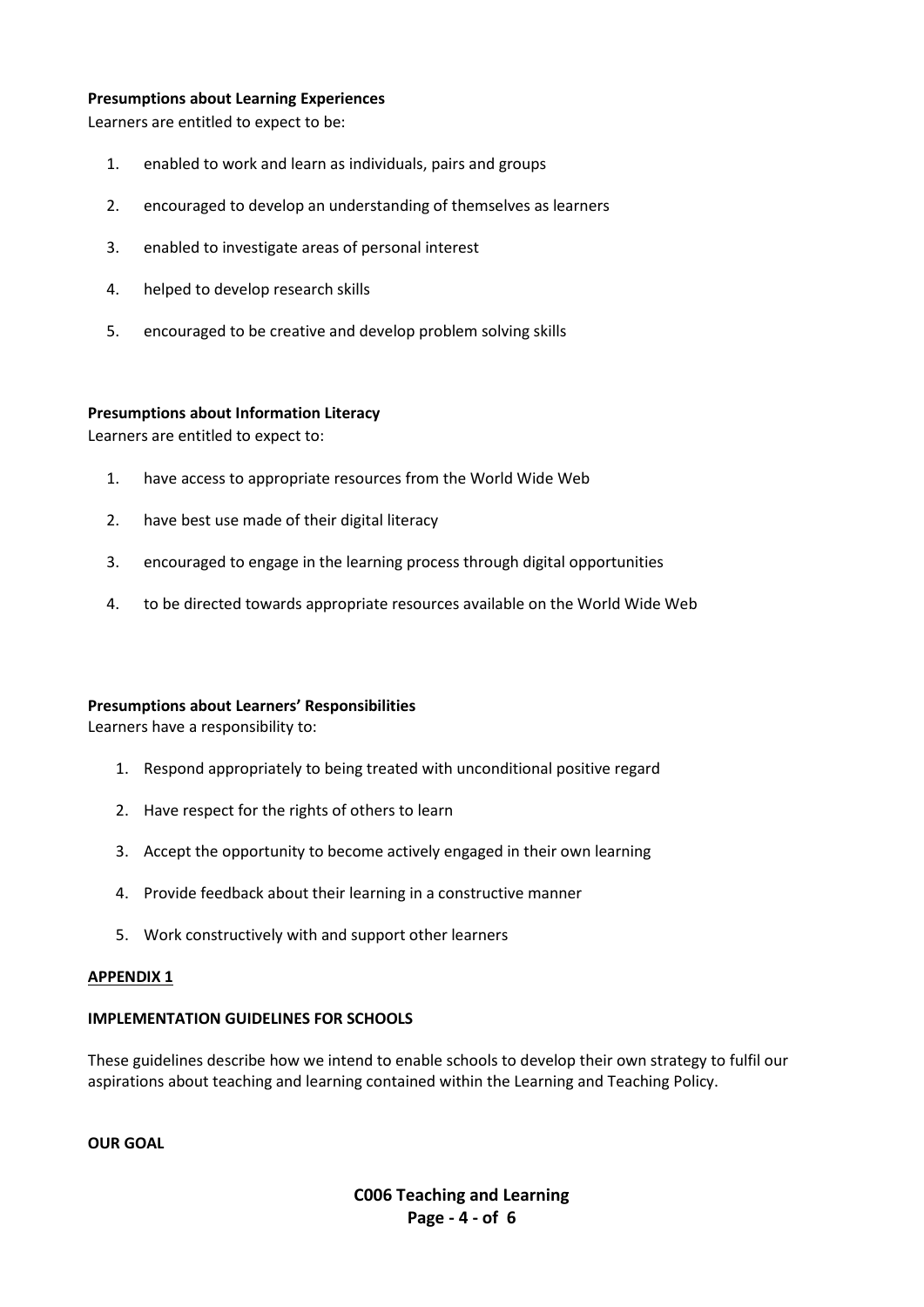To ENGAGE pupils in their learning with a view to developing the four capacities identified in A Curriculum for Excellence:

- · Responsible citizens;
- · Effective contributors;
- · Confident individuals;
- · Successful learners

# **OUR APPROACH**

We believe that schools can identify a range of entry points to engage teachers in developing their practice. Examples of entry points might include: Assessment is for Learning; Learning Teams; Enterprising Classrooms; or Behaviour Management. Each of these entry points can be equally effective in helping teachers to fulfill our shared goals. By attempting to see the links between these entry points, which are often characterised as very discrete initiatives (often because different people have a particular responsibility), we can create a very different kind of strategy than is the norm - and hopefully one that is more effective.

#### **Characteristics of our approach:**

Top down inititiatives to develop teaching and learning have a limited impact;

We believe that all teachers wish to continually seek to develop and improve their practice. We should not characterize teaching and learning initiatives as "fixing" a deficit in practice but see them as an enhancement to existing "good" practice;

Schools should seek to develop a strategy which encourages and empowers teachers to take risks with their practice;

Schools should develop strategies which result in action and which have an identifiable positive impact upon the learning process;

Schools should try to offer alternative entry points to suit teachers' interests and preferences;

There is no single model for good practice and that diversity can be accepted as long we can satisfy the entitlements identified within our Learning and Teaching Policy;

Our staff development programmes should be focused upon supporting Learning and Teaching Policy;

Gradual, collective and sustained progress in teaching and learning is preferable to sudden, individual and short-term activity;

Schools and clusters should attempt to create a "critical mass" within their schools which encourages and supports teachers to develop their practice;

School leaders need to prioritize and demonstrate an active commitment to developing teaching and learning.

# **IMPLEMENTATION CHECKLIST**

Schools should consider using this checklist to develop their own unique Teaching and Learning Strategy.